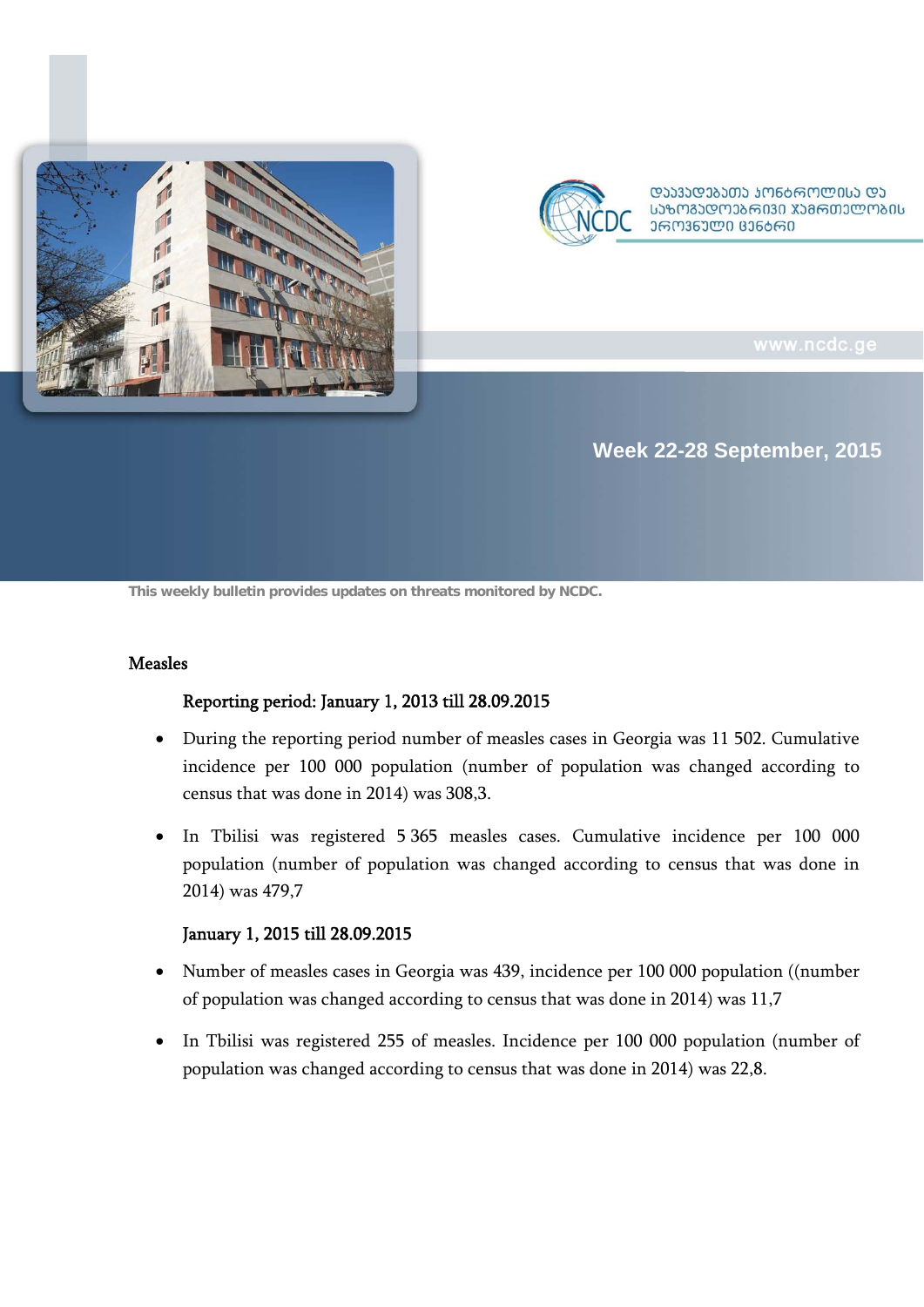## World Rabies Day is on September 28th. The slogan is "Fight Rabies Together"

There was not registered case of rabies among human population in Georgia till September 28, 2015 In 2014, there were four lethal cases of rabies in the country.

Each year number of the population utilized health services due to anti-rabies treatment increases. More than 53 thousand people received anti rabies vaccine in 2014 and more than 41 thousand people received the same type of treatment during eight months in 2015.

### 22.09.2015-28.09 2015

- $\geq 2$  cases of measles were registered
- $\triangleright$  There was not any registered cases of cutaneous anthrax during this time period (whenever, 50 cases of cutaneous anthrax were registered during 2015)
- There was not regisetred cases of Crimea-Kongo hemorrhagic fever (at the same 9 cases of hemorrhagic fever were registred in the country, and outcome of one case was fatal).
- During reported period Lugar laboratory confirmed one case of parapoxvirus. But in 2015, there were registered 20 cases parapoxvirusis. NCDC Lugar laboratory began diagnoses of parapoxes at the end of 2014.
- $\triangleright$  In 2015, the number of shigellosis cases increased significantly. For September 28, 2015, there were 439 registered cases, whenever, during the same period in 2014, there were 217 registered cases.
- From September 28 (40 weeks) flu season begins. NCDC has purchased 10 000 doses of influenza (1 dose per package) vaccine. Currently, the process of target group identification is going. The distribution of vaccine will begin in the country and all risk groups will be vaccinate timely

## Risk-groups include:

- 1. Orphanages– children and nurses
- 2. Retired house old people and nursing personnel
- 3. Medical personnel
- 4. Pregnant women
- 5. Patients, who receive dialysis
- 6. Epidemiologists of health care centers' and LSS